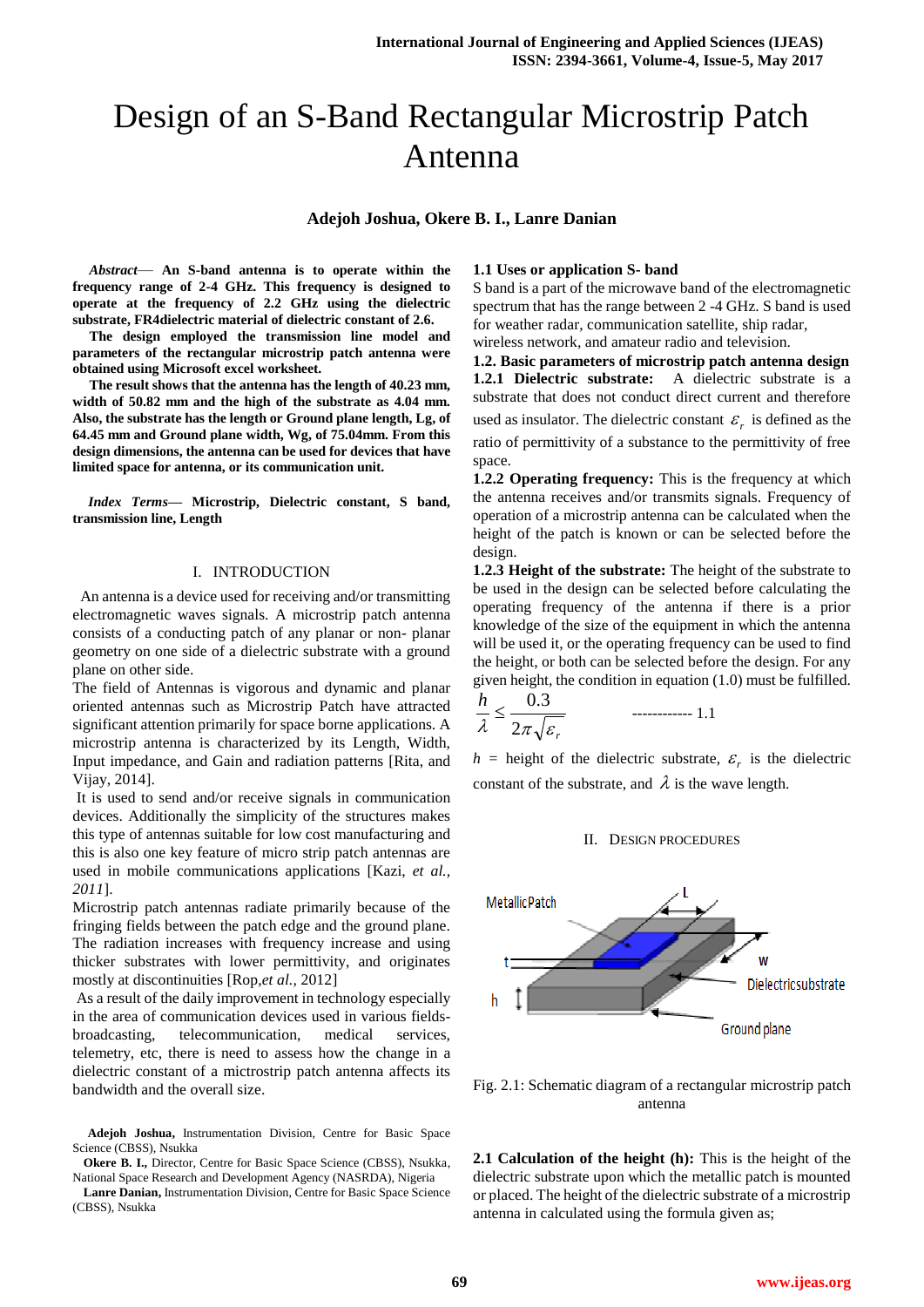$$
h = \frac{0.3C}{2\pi \sqrt{\varepsilon_r}} \qquad \qquad \text{............} \quad 2.1
$$

Where C = speed of light, given as  $3.0 \times 10^8$  m/s,  $\varepsilon_r$  = the dielectric substrate

**2.2 Calculation of the width (W) of the patch:** The width of the patch is calculated using the formula give as;

$$
w = \frac{C}{2F_o\sqrt{\frac{(\varepsilon_r + 1)}{2}}}
$$

# **2.3** Calculation of the effective dielectric constant (  $\varepsilon_{\text{eff}}$  ):

The effective dielectric constant is calculated using the formula given as;

$$
\varepsilon_{\text{eff}} = \frac{(\varepsilon_r + 1)}{2} + \frac{(\varepsilon_r - 1)}{2} \left( 1 + \frac{1}{\sqrt{1 + 12 \left( \frac{h}{w} \right)}} \right) \dots \dots \dots \dots 2.3
$$

Where *h* and *w* are the height and the width of the patch in that order. The effective dielectric constant is always less than the dielectric constant itself because of fringe effect.

**2.4** Calculation of the effective length of the patch  $(L_{\text{eff}})$ : The effective length of the patch antenna is the sum of the actual length of the antenna and its extension or the fringe

$$
\text{effects. } L_{\text{eff}} = \frac{C}{2f\sqrt{\varepsilon_{\text{eff}}}} \qquad \qquad \text{---} \qquad 2.4
$$

2.5 Calculation of the length extension  $( \Delta L)$ : Length extension is the additional length at the end of the patch as a result of the fringing field along its width. It is calculated using the formula given as;

$$
\Delta L = 0.412h \left[ \frac{(\varepsilon_{\text{eff}} + 0.3 \left( \frac{w}{h} + 0.264 \right))}{(\varepsilon_{\text{eff}} - 0.258 \left( \frac{w}{h} + 0.8 \right))} \right] \qquad \qquad \text{......} \qquad 2.5
$$

Where  $\Delta L$  is the patch length extension, *h* and *w* are the height and width of the patch respectively, and  $\varepsilon_{\text{eff}}$  is the

effective dielectric constant of the substrate.

**2.6 Calculation of the actual length (***L***) of the patch:** The actual length of the patch, L is the difference between the effective length and twice of the length extension of the patch. It is represented mathematically as;

$$
L = L_{\text{eff}} - 2\Delta L \tag{2.6}
$$

<sup>19</sup> w<sub>w</sub>. *7* www. interesting the spin at 3.0 x 10 with the spin at 10 with the spin at 10 with the spin at 10 with the spin at 10 with the spin at 10 with the spin at 10 with the spin at 10 with the spin at 10 with th **2.7 Calculation of the ground plane dimensions:** The ground plane dimensions are calculated for the length and the width. The ground plane length and width dimensions are more than the length and width in that order by six times thickness or height of the patch. They are calculated using the formula given as;

 $L_{a} = L + 6h$  *L* 6*h* -------------------- 2.7  $W_{g} = w + 6h$ *w* 6*h* ------------------- 2.8

Where *L* and *w*, are the length and the width of the patch antenna

## III. COMPUTATIONS

**3.1 Calculation of the height (h):** The height of the dielectric substrate of a microstrip antenna in calculated using the formula given as;

$$
h = \frac{0.3C}{2\pi f \sqrt{\varepsilon_r}}
$$

Where C = speed of light, given as  $3.0 \times 10^8$  m/s,  $\varepsilon_r = 2.6$ , and frequency,  $f = 2.2$ GHz. When these values of these parameters are substituted accordingly,  $h = 4.04$  mm

**3.2 Calculation of the width (W) of the patch:** The width of the patch is calculated using the formula give as;

$$
w = \frac{C}{2f\sqrt{\frac{(\varepsilon_r + 1)}{2}}}
$$

Where C = speed of light, given as  $3.0 \times 10^8$  m/s,  $\varepsilon_r = 2.6$ , and frequency,  $f = 2.2$ GHz. When these values of these parameters are substituted accordingly, *w =* 50.82 mm

# **3.3** Calculation of the effective dielectric constant (  $\varepsilon_{\text{eff}}$  ):

The effective dielectric constant is calculated using the formula given as;

$$
\varepsilon_{\text{eff}} = \frac{(\varepsilon_r + 1)}{2} + \frac{(\varepsilon_r - 1)}{2} \left( 1 + \frac{1}{\sqrt{1 + 12\left(\frac{h}{w}\right)}} \right)
$$

Where *h* and *w* are the height and the width of the patch which are 4.04 mm and 50.82 mm respectively. When these values are substituted into the equation,

$$
\varepsilon_{\text{eff}} = 2.37 \text{ mm}
$$

**3.4 Calculation of the effective length of the patch**  $(L_{\text{eff}})$ **:** The effective length of the patch antenna is calculated using the formula;

$$
L_{\text{eff}} = \frac{C}{2 f \sqrt{\varepsilon_{\text{eff}}}}
$$

When the value of C,  $f$  and  $\varepsilon_{\text{eff}}$  are substituted accordingly,

## $L_{eff}$  = 42.25 mm

**3.5** Calculation of the length extension  $( \Delta L)$ : Length extension is the additional length at the end of the patch as a result of the fringing field along its width. It is calculated using the formula given as;

$$
\Delta L = 0.412h \left[ \frac{(\varepsilon_{\text{eff}} + 0.3 \left( \frac{w}{h} + 0.264 \right))}{(\varepsilon_{\text{eff}} - 0.258 \left( \frac{w}{h} + 0.8 \right))} \right]
$$

When values of  $\varepsilon_{\text{eff}}$ , *h* and *w* are substituted accordingly,